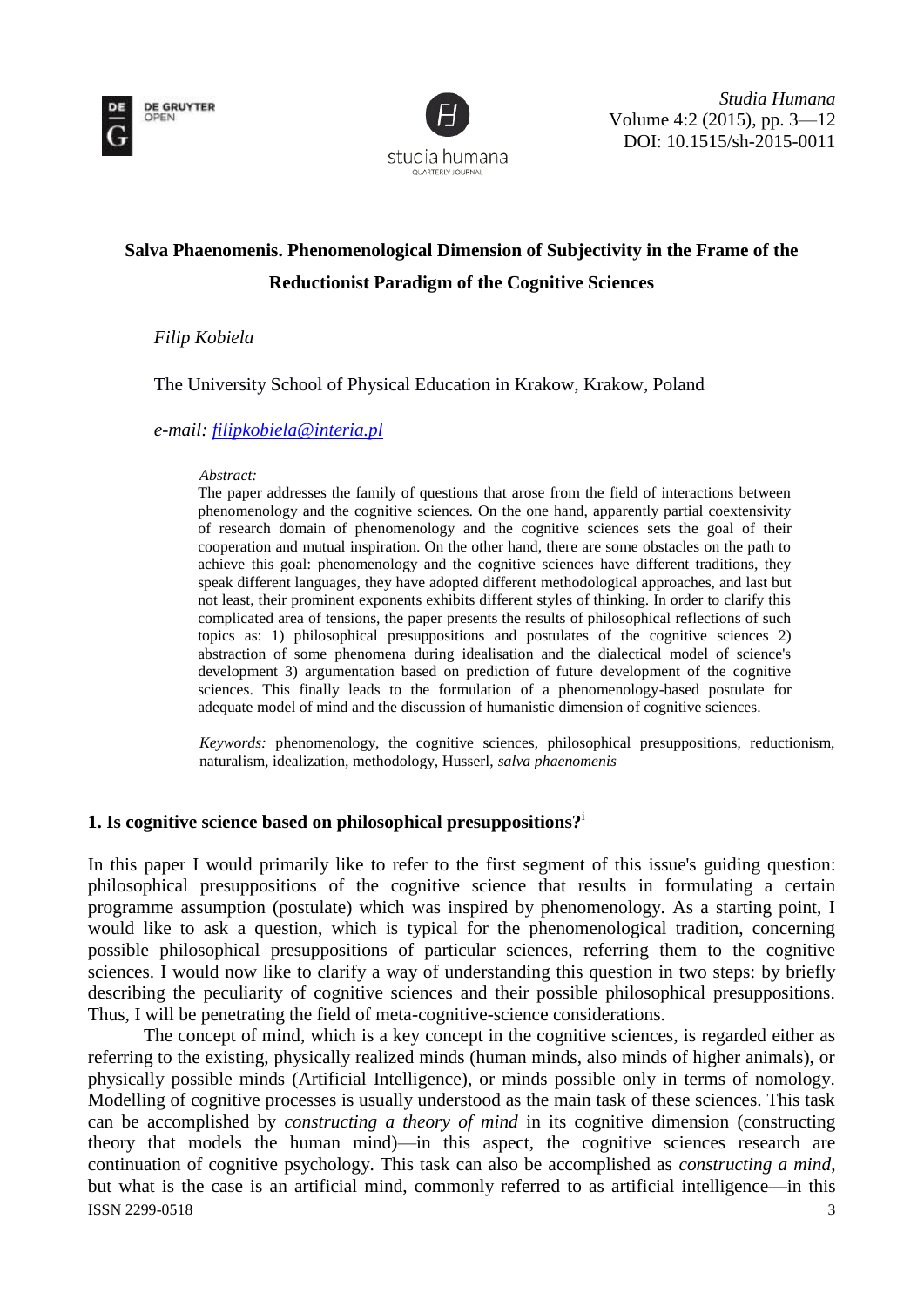aspect, the cognitive sciences are derived from computer science. While the very task of the cognitive sciences can be presented in a relatively homogeneous manner: constructing the models of the cognising mind by creating empirical theories or functional prototypes, within the subdisciplines of cognitive science which are responsible for accomplishing this task, things are significantly diversified. There is no doubt that the cognitive science's project is multi- and interdisciplinary, and therefore also open for using different research methodologies. I think, however, that the belief that the unity of the cognitive sciences is emerging from such heterogeneous sources is based on the concept of supervenience [25] or, to use Ingarden's terminology–a homogenous *figural quality* emerges from different component disciplines. Irrespectively of whether the philosophical disciplines are present or not as part of (especially the philosophy of mind) the cognitive sciences project, I consider it to be a relatively independent, specific research program. The starting question is therefore as follows: does the mind modelling oriented theoretical and/or practical activity of cognitive sciences depend on philosophical presuppositions?

In the history of science, examples were recorded of important inspirations arising from the philosophy that contributed to scientific discoveries. The most famous case of this heuristic role of philosophy in science is the context of the discovery of the special theory of relativity. But still, is the already formulated special theory of relativity, as some kind of a finished outcome of scientific cognition, based on some of philosophical presuppositions? The context of .philosophical" justification for some kind of scientific theory and the possible philosophical consequences of this theory belong to the same group of issues–in both cases it is a question of the dimension of logical consequence (of course with different sets of premises and conclusions). In the first case, philosophical theses would be premises in inferences, where theses of a given scientific theory would be conclusions; in the second case, it would be the opposite way. It seems that according to a fairly widespread opinion, asymmetry occurs here: the existence of philosophical presuppositions is denied, assuming, however, the existence of philosophical consequences. In the context of the above-mentioned special theory of relativity, it is quite commonly recognised that it radically changed certain philosophical beliefs concerning, among others, the nature of time and space (therefore it has important philosophical consequences), and although in fact some philosophical premises were important to develop it, they are not included in the set of its presuppositions. Regardless of whether these beliefs are right, which will not be considered here, it becomes explicit that one should distinguish between: 1) the philosophical context of discovery 2) the context of its philosophical justification 3) philosophical consequences of discovery. In further considerations I will be dealing only with philosophical presuppositions related to the context of discovery, which contains also programme presuppositions.

Is the task set by the cognitive sciences (the cognitive task, but it could also be an engineering task) in its methodological dimension somehow dependent on philosophical postulates? I would like to regard this problem as a question of a *normative* nature, so what I am interested in is mainly the specifically understood methodological aspect of the cognitive sciences.

## **2. Can we quine Husserl?**ii

When considering the family of concepts (as understood by Wittgenstein) that defines the area of the cognitive sciences research, one may notice that some of them are also part of the field of interest of phenomenology. Since phenomenological research were initiated more than half a century before cognitive science emerged, phenomenologist is, in a sense, a host in the area, to which an interdisciplinary project of the cognitive sciences is entering. Phenomenology provides description of human subjectivity, which is the basis of knowledge about what it means to be a human subject. And yet, despite this historical dependence, the popular image depicts the role of a phenomenologist as an auxiliary one, at best, for the cognitive sciences.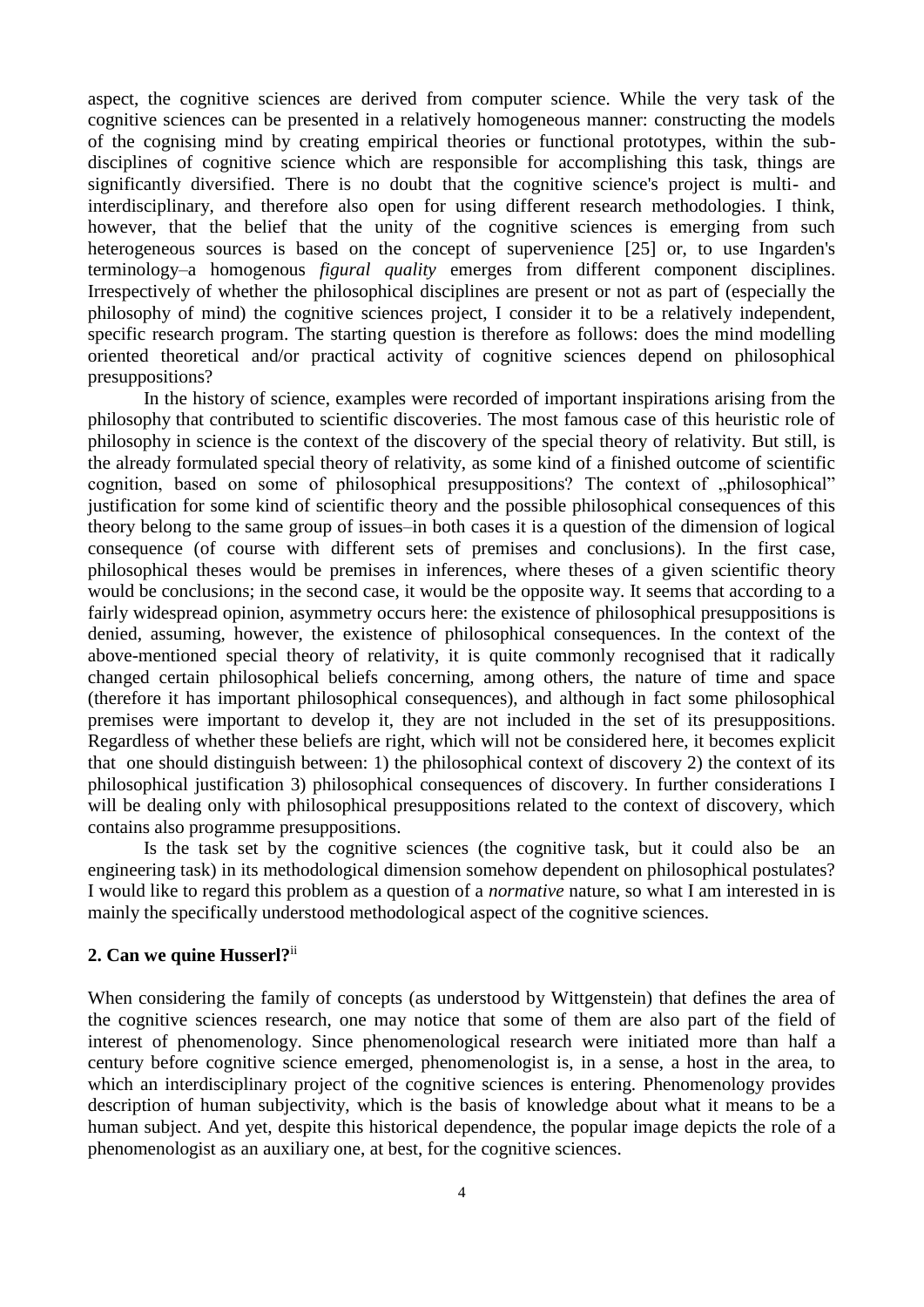One would not find a separate course in phenomenology in cognitive studies syllabus. I believe that one of the reasons for making phenomenology peripheral was the opinion of some representatives of philosophy of mind, who, by mistake, identify the phenomenological method as an untrained psychological introspection [4]<sup>iii</sup>. Given that, phenomenology would only be a kind of folk psychology, perhaps the aspiring one, but still *folk* psychology.

Another reason could be the issue of the conceptual apparatus: compatibility of the specific language of phenomenology with the scientific discourse. The basic contemporary discourse concerning reality uses the language (sometimes the trivialised one) of natural sciences; therefore the basic concepts are *gradient*, *tensor* or *a state of matter* rather than *essence*, *accident* or *a state of affairs*. Given that, as noted by A. Klawiter, the philosophers must accept (willingly or not) the fact that *lingua franca* of the contemporary knowledge about the mind is the language of science. If so, what can be the function of the phenomenology-oriented philosopher? According to Klawiter's analysis, the function of the philosopher it is to show that: "An attempt to ignore the philosopher's proposals will result in creating mind-like or even para-mental structure model rather than the model of the mind" [10]<sup>iv</sup>. I believe this remark grasps one of the central relation between phenomenology and cognitive sciences. In the following discussion, I will formulate a postulate which allows to determine the methodological function of phenomenology in cognitive science as well as its wider context that goes beyond methodology. Now, apart from its basic methodological dimension, phenomenology also has an important anthropological dimension. For phenomenology, the human version of the mind is a model one, and its task is description and eidetic analysis of mental phenomena: awareness, intentionality and axiological dimension of the mind. Especially the last item allows to clearly articulate the typically Husserlian questions such as: *Are the cognitive sciences humanities?* [9].

# **3. In search for the natural analogon of mental events: phlogiston or air resistance/friction? Towards the dialectic model of science's development**

So far, the attempts to indicate the place of mind in the physical world did not bring widely accepted solution that indicates the natural process which would be identified with mental phenomena. Instead of such identification, some analogies are indicated<sup>v</sup>. Besides, these analogies are of heuristic rather than explanatory nature. A group of eliminativistic theories also includes an analogy that compares the mind to phlogiston—the concept used in the  $17<sup>th</sup>$  and  $18<sup>th</sup>$ -century science to explain phenomenon of combustion. This analogy is meant to show that the mentalistic discourse is (or will become) obsolete. I'll try to offer another analogy designed to show that mentalistic discourse is indispensable not only for the daily life, but also in the theoretical context.

A field of science, which is relatively young and rapidly growing, is in a natural way futureoriented, as evidenced by the far-reaching saturation of scientific jargon with terms such as *project* or research *program*. Despite numerous objections regarding predicting the future that futurology raises in the world of science (it, after all, raises serious methodological difficulties bringing thus the risk of abusing the epistemic authority of science), it is remarkable how many arguments in the philosophy of mind and the cognitive sciences *refer* to the future, trying to anticipate development of science, although they are also often based on analogies found in the past (history) of science. The so-called *reductivism*, position which states that due to previous success of the micro-reduction, at the moment, science should prefer neuroscientific theories in relation to theories that are not based on neuroscience, is a clear example of this argument. Therefore, the postulate to abandon the phenomenology-oriented research concerning the mind would be a consequence of the radical version of this position. The structure of such arguments is usually as follows: "future science's development will explain X, and therefore one can reduce ... etc. etc." However, the presupposition included here is *de facto* questionable, therefore the structure of this reasoning should be explicated as the following: *"if* the future development of science explains X, then... etc. etc." However, a brief reaction is possible: "if", that indicates who bears the burden of proof of the presupposition. This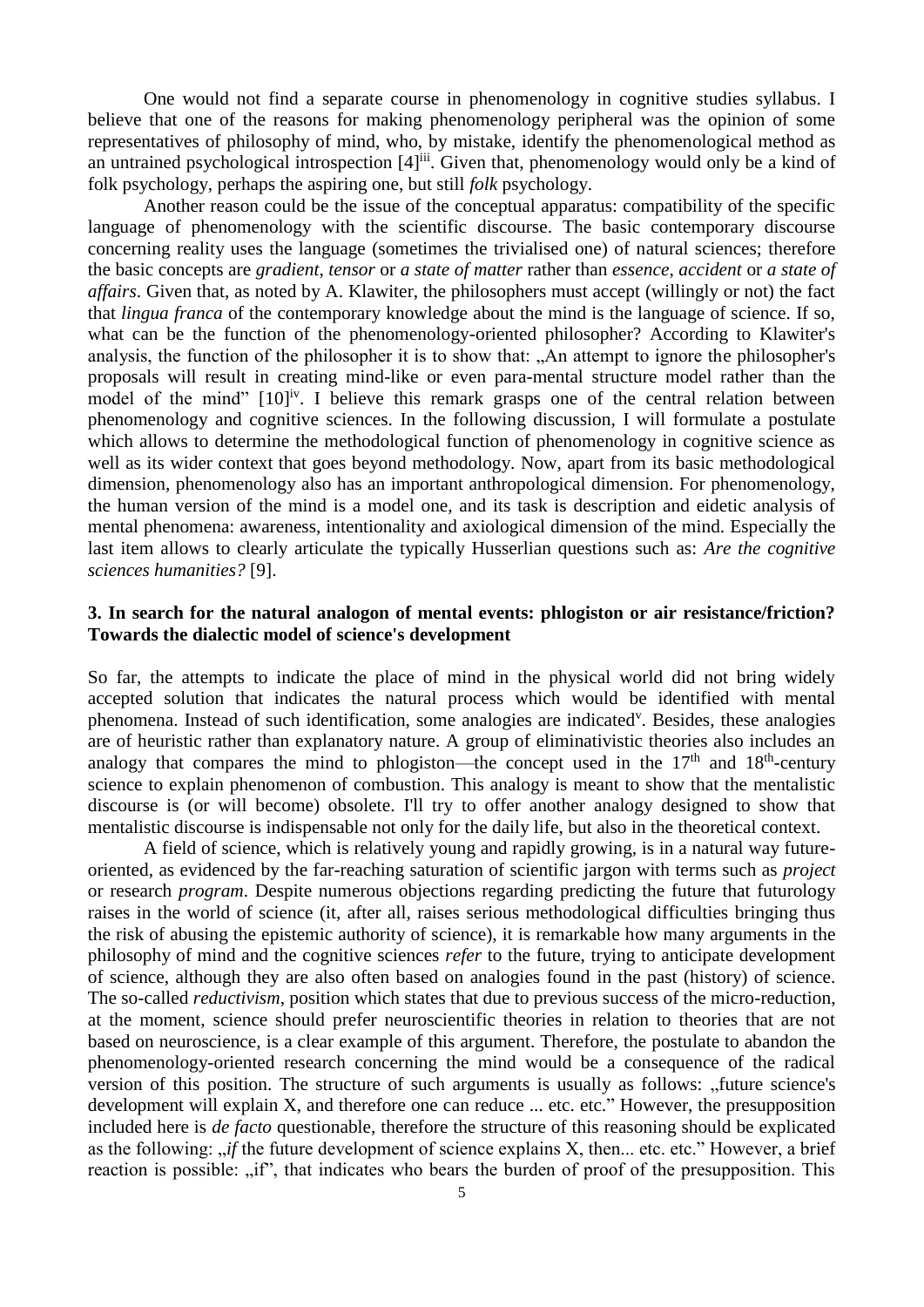prediction is based on a certain extrapolation, which means it is based on an inductive inference. Due to the risk of failure of such inference with regard to development of science, which is largely unpredictable, what we are actually dealing with is a speculative position. Thus, some forms of naturalism appealing to future development of science seem to have serious hallmarks of ideology, or even of wishful thinking.

In opposition to the hypothesis of linear structure of the development of science, which is linked with reductionism, I would like to offer the hypothesis of dialectical development of science, which is also based on an analogy taken from the history of science. This analogy allows, I believe, to show that some forms of reductionism might be seen as a certain stage of the development the natural sciences. Now, in physics, one can refer to Newton's equations without taking account of the friction force or air resistance. While we know that these phenomena occur in a real system, solving the model without taking account of them might provide insights into how behaves the real system, where these forces might be neglected. Resigning from taking account of air resistance enabled formulation of the laws of motion, but the laws alone, which were obtained through this idealisation, are not sufficient for complete description of reality. A description like this becomes possible once one take account of what has been previously omitted. As noted by Weizsäcker, philosophy asks questions, whose if not asked, were a prerequisite for the scientific method to succeed. This includes therefore the statement that science owes its success to, among other things, resigning from asking certain questions [26, p. 167]. A similar idea might also be found in Husserl who claims that positive sciences in their exclusive orientation toward the acquisition of more and more results fail to reflect on their own epistemological and metaphysical presuppositions, but 'these deficiencies are part of what enables science to progress as fast as it does' [32, pp. 44, 151].

Thus, what emerges is some kind of dialectical model of the development of science: the success of a particular research program is determined by *omitting* a certain aspect of the field of phenomena examined, which has to be taken into account, however, in the subsequent studies, if it aspires to a comprehensive explanation of particular class of phenomena. To use the names of the two great scientists as figures that are symbols of this evolution: a "Galilean" model (leaving aside the air resistance), associated with the rapid development of modern science, must be complemented by  $\alpha$ Aristotelian" taking account of the full complexity of phenomena<sup>vi</sup>. I maintain that there is an analogy between air resistance and mind-typical phenomena the described by phenomenology. Both of them are reality, and they are not fictions or theoretical entities (like phlogiston). Although at a certain stage of development of individual sciences they can be skipped, eventually it is necessary to take them into account. The latter stage of research can now be linked to the basic slogan of phenomenology—*Zurück zu den Sachen selbst!—Back to the Things Themselves!* If within certain limits the following analogy is valid: testing the subject without fully taking account of the specific nature of consciousness is like studying motion without taking account of friction (or of air resistance), then the phenomenology-inspired slogan of the cognitive sciences could be as follows: B*ack* (after the research that leaves aside the phenomenological dimension of consciousness) *to the Consciousness Itself*. How, however, should this return be understood?

As stated by H. Spiegelberg—the basis for the unity of phenomenology is the persistent strive to view phenomena and to be *faithful* (emphasis added, F.K.) towards them [24, 700]. Thus, phenomenology is set to oppose the various forms of phenomena deformation that originate both from the scholastic (in the pejorative sense) verbalism and to oppose a specific alienation, which is a by-product of the methodology of empirical research. Natural sciences express being in a certain aspect, using at the same time idealisation methods, therefore they provide (at least at a given stage of development) an abstract scheme rather than the complete knowledge of reality. The postulate of phenomenologically inspired research can be thus expressed as—*salva phaenomenis—*saving the phenomena.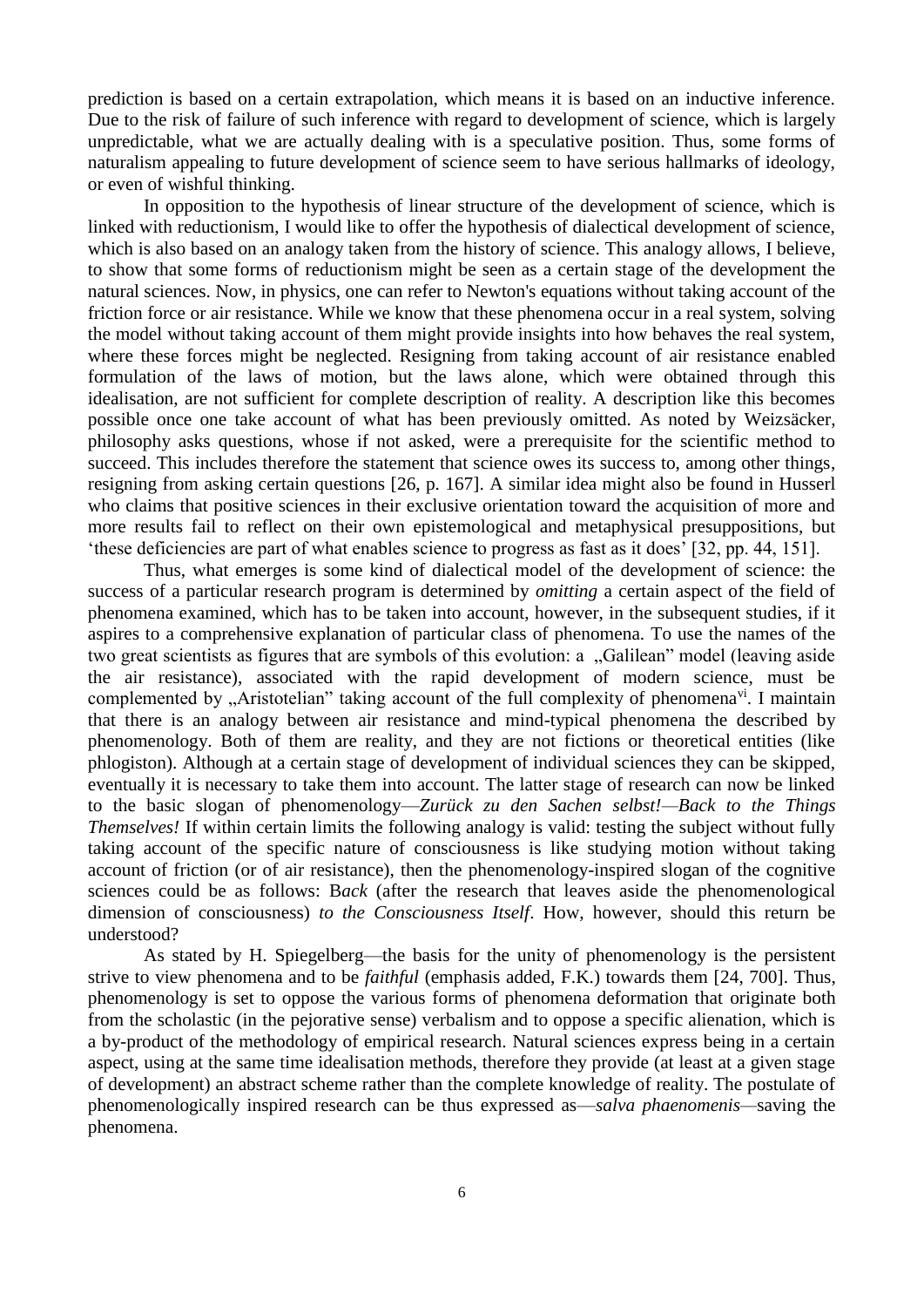## **4.** *Salva phaenomenis:* **phenomenological standard for project of constructing models of subjectivity**

The expression 'saving the phenomena' goes back to the ancient Greek astronomy and had different interpretations throughout the history of science and philosophy. The phrase is connected with the work on the methodology of Aristotle, and in particular on his astronomical studies, [19], [12], but because of its methodological importance, it has gone beyond this original historical context. Contemporary usage was strongly influenced by Pierre Duhem's discussion [6]. In Van Fraasen's constructive empiricism 'a theory is empirically adequate exactly if what it says about the observable things and events in the world is true—exactly if it  $\ll$ saves the phenomena $\gg$ . [28, p. 12], [29]. 'Saving the phenomena' consists in isomorphism between an empirical sub-model of a theory and phenomena [13, pp. 129-130].

Although the discussion concerning 'saving the phenomena' takes place mainly within the instrumentalist (anti-realistic) tradition of philosophy of science [3], it is necessary to confront it with the phenomenological tradition. One of Husserl's tasks was to replace the narrow empiricist concept of experience with an enlarged one, which enables a researcher to get access to wider range of phenomena. The term *phenomenon* is often interpreted as opposed to reality, as a mere *appearance*—the way in which an object appears to us, but it is not the object as it is in itself. The study of such understood phenomena is classified as something at least partly superficial; the phenomena should be transcended in order to reveal actual reality. This understanding lies behind the distinction between so called *phenomenological* thermodynamics—the study of actual phenomena with avoidance of complete microscopic explanation, in contrast with statistical thermodynamics which based its explanation on investigations of microscopic level. Now, in phenomenology *phenomenon* is understood in a different way: as the manifestation of the thing itself, the way in which objects show themselves [32, p. 55], [8, p. 84-85]. Regarding the subject matter of the cognitive science, one might say that phenomenological approach takes mental phenomena seriously: how the mind appears is an integral part of what it really is. Thus, any serious model of the mind can not dismiss such mind-specific phenomena, as intentionality [21] or the subjective, phenomenal aspect of consciousness, to use the most prominent examples.

After this introduction, we are in the position to formulate the version of 'saving the phenomena' principle for the cognitive science. Owen himself used the Greek formula *tithenai ta phaenomena*, but due to the analogy with the *salva veritate<sup>vii</sup>* formula, it will be more handily to use its Latin version. Additionally, the Latin version is meant to emphasise that the formula differs from the slogan used in anti-realistic tradition in the philosophy of science.

Here is the formulation of the principle of *salva phaenomenis* that I suggest as referred to the cognitive sciences:

The model  $M^*$  of the mind M is an adequate model if and only if its design saves all the M-specific phenomena.

The criterion of adequacy of the model of the mind must be based, first, on the appropriate selection of phenomena that are to be modelled. An arbitrary selection or omitting certain phenomena is excluded in adequate model. Secondly, an adequate model must contain the design of equivalents of all the phenomena explained—if the model suggested is to be a reliable explanation of *explanandum*, it has to be complete (it has to *explain*, not *explain away*). Of course, from the point of view of the finished construction, it is probably of secondary importance whether some occurrences were disregarded as early as when selecting *explanans* or whether they have been omitted later, during the process of explanation. Any form of ignoring (failure to save or leaving out) a class of phenomena will make the constructed model inadequate. The phenomenologist could serve here as a kind of a supervisor, being an 'advocate' of these aspects of subjectivity which are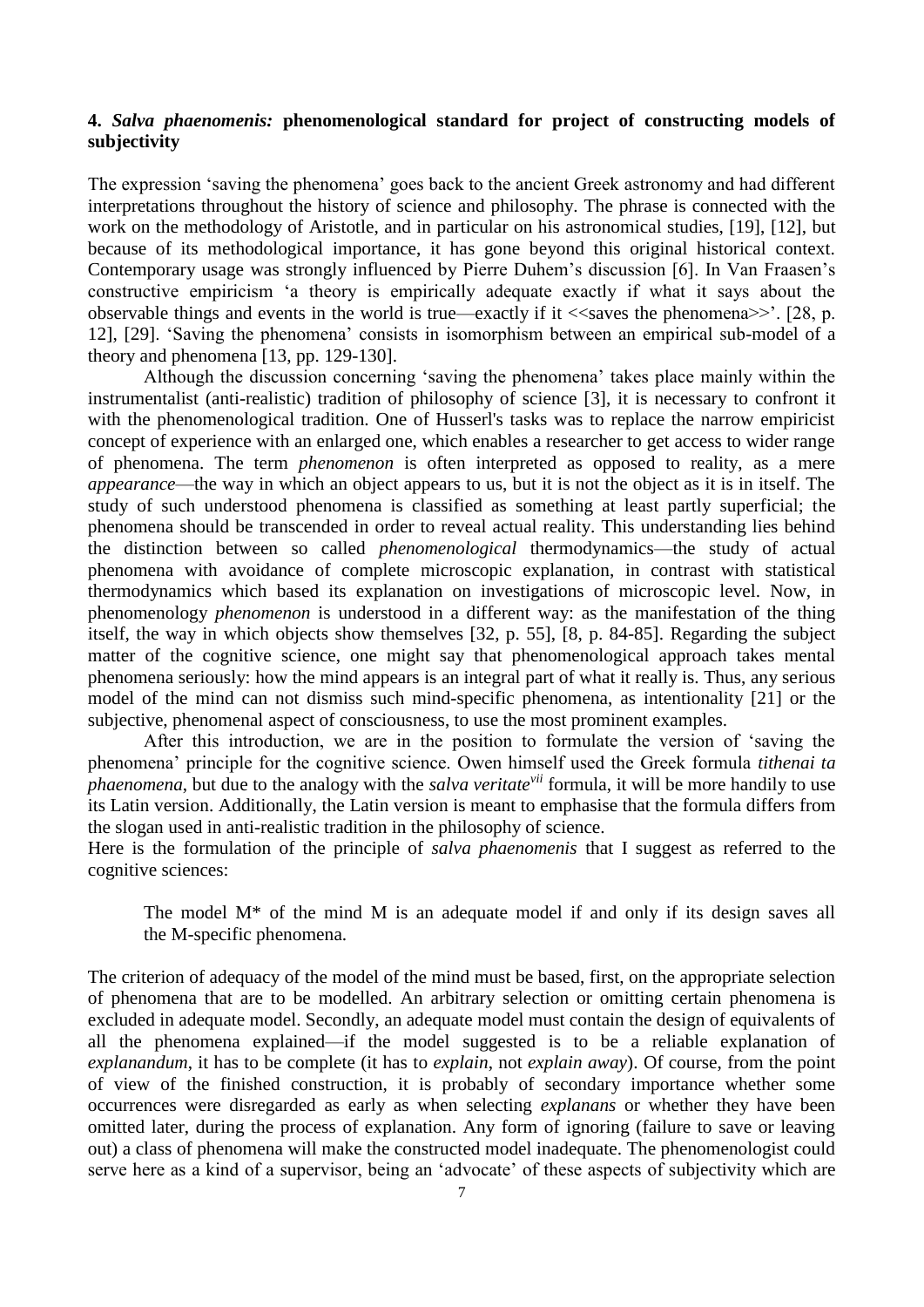best revealed by phenomenological investigation<sup>viii</sup>. He refers to the obligation to protect certain classes of phenomena against being ignored when selecting the phenomena that are to be explained and modelled.

Although the principle discussed is of fundamental nature, however, in the context of the history of cognitive science research it is evident that it was not always observed. The eliminativistic theory and the behaviourist theory are the most typical examples of how it was violated. As noted by Auyang: 'Behaviorists dismiss first-person experiences in the name of  $\leq$ science $\geq$ , thus manifesting dogmatism opposing to science'. In contrast to such a dogmatism, 'science uses whatever concepts necessary to save the phenomena. If to characterize some human phenomena scientists require the concept of subjectivity or first-person perspective, let it be' [2, p. 134]. One of the causes of this state of affairs is that the locus of cognitive science—infrastructural level of mental faculties—is located 'below' the consciousness. The following comments by Searle accurately represent this phenomenon, at least at a certain stage of cognitive science development: 'Neither the study of the brain as such nor the study of consciousness as such is of much interest and importance to cognitive science. (...) The cognitive mechanisms we study are indeed implemented in the brain, and some of them find a surface expression in the consciousness, but our interest is in the intermediate level where the actual cognitive processes are inaccessible to consciousness. (…) The processes which explain cognition are unconscious not only in fact, but in principle. For example, Chomsky's rules of universal grammar (1986), or Marr's rules of vision (1982), or Fodor's language of thought (1975) are not the sort of phenomena that could become conscious'. [23, pp. 197-198]<sup>ix</sup>. However, the fact that the essence of cognitive science research tends to explain the mind by showing certain unconscious structures of the mind is not, of course, a sufficient reason to ignore certain phenomena associated with the mind. Thus, the principles *salva phaenomenis* must then be formulated and what must be presented in its light is both certain regularities of how the cognitive sciences develop, and certain peculiarities of them that result from how certain examined properties of the mind are co-determined by phenomenal data.

Let us also note that *salva phaenomenis* is a more fundamental principle than *the Occam's razor principle*. The latter, although it prefers certain types of explanation, at the starting point does not define (and therefore it does not limit) the range of phenomena that are subject to the rigor of explanation. A the same time, the *salva phaenomenis* blade is aimed, so to speak, in the opposite direction than the Occam's razor blade: against the excessive reduction (or elimination) of entities that are subject to explanation.

The set of issues in cognitive sciences, where researchers can use phenomenological inspiration, is very extensive. Let us now consider some issues that may be interpreted as relevant for the principle discussed.

A. Klawiter, as an embodiment of his abovementioned postulate, suggests a conceptualisation rooted in Heidegger's distinction between a thing and a tool. The concept of a tool, initially created by Husserl and developed by Heidegger, provides a starting point to correct the standard model of perception. Well, according to Heidegger, the features of a tool can not be derived from the features of a thing. The impulse to explain the mechanism of creating the useful ("handy") visual representations of qualities of objects, which deviates from the standard (Marr's) and Biederman's) models of perception, was inspired by philosophy, or more specifically, phenomenology. The 'Perceiving Mind' Model, which does not take into account the above insight provided by phenomenology may not be an adequate model.

A. Miah delivers an analysis concerning the adequacy of the game of chess as a test in the context of AI. Miah argues (based on the philosophical theory of game playing delivered by B. Suits) that chess is a bad model for testing intelligence because it does not provide the opportunity for certain phenomena, which are typical for human intelligence, to appear, including "opportunity for nonlinear decision-making and deviance form preconceived strategic pattern", [17, p. 22]. I believe that Miah is right when he argues that chess programs are not adequate models of 'the mind of a chess player', and treating them as a paradigm of artificial intelligence turned out to be missing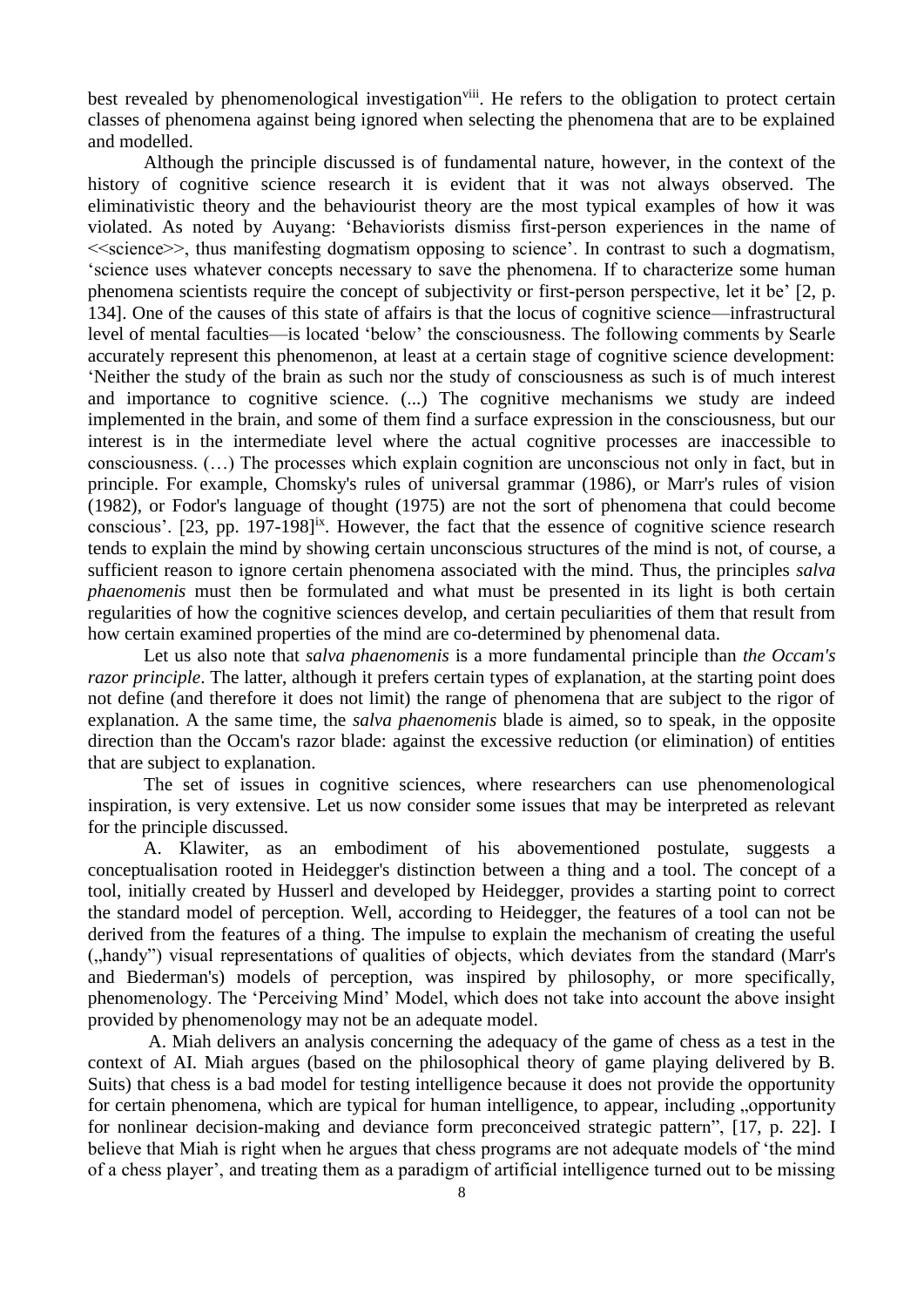the target as they failed to take account of many important phenomena. Better opportunities for testing humanlike intelligence could rather be provided by other kinds of games, like sport games, due to their temporal element and essential function of the player's bodies (compare e.g. Merleau-Ponty's phenomenological description of football player experience [18, pp. 168-169] as well as investigations concerning embodiment [7, pp. 129-150].

In his Cartesian-type 'empirical dualism', U. Meixner argues that materialistic account of human persons can not save certain empirical phenomena. For example: Meixner claims, that I am to be found at the location from which I am looking at the world (at the origin of my perspective on things, my eye-point), and no material object at that location is, plausibly, me because this location does not correspond to my body or any part of it [15, pp. 419-425]. An attempt to answer the question 'where am I?' along with other examples are intended to undermine materialism not by using a priori reasoning, which is traditional in philosophy, but rather using the phenomenological (in a certain sense) analysis of some experiences.

An important attempt to link phenomenological studies with neurosciences program is neurophenomenology [7, pp. 33-38]. Achievements obtained under this program can be interpreted as a successful application of the *salva phenomenis* principle. It turns out that inspiring to some empirical research may be a heuristic function of phenomenological studies [30].

The meaning of thought experiments such as J. Searle's *Chinese room* or F. Jackson's *Mary's room* can now, in the light of the *salva phaenomenis* principle, be interpreted as indication of inadequacy of a certain type of the mind models, the inadequacy that results from disregarding certain phenomenal qualities. On the other hand, a radical position called *misterianism* [16, p. 349- 366] may be understood as a thesis on the impossibility to construct an adequate model. The *salva phaenomenis* principle is neutral towards the question of whether construction of adequate model of the mind is possible, since it is an implication: if an M model does not meet the *salva phaenomenis* standard, then this is not an adequate model of the mind. It is sufficient, however, to indicate the limitations of certain existing models of the mind, as well as in indicating the direction of research of more adequate models.

#### **5. Closing remarks**

While examining the problem of the relation of the cognitive sciences and phenomenology, I assumed that cognitive sciences' homogeneity is based on supervenience on many sub-disciplines, and that their primary task is to construct models of the mind. I tried to show that phenomenology understood as a study of mind-related phenomena can be an important factor in the cognitive science project. Now, any construction of scientific models, including the models of the mind, in its higher stage of development should go back to phenomena that were omitted in the first, rapid period of their development. The same mechanism of development of science through abstraction and idealization, which contributes to the initial advancement of research, in the longer term, is responsible for simplifying the initial model. To avoid such simplification I postulate to apply the *salva phaenomenis* principle that defines the overall condition of the adequacy of models of the mind. I believe that this principle does not reflect so much the idea of *naturalisation of phenomenology* [22], [31], as, on the contrary, *phenomenologisation of naturalism*, or, more precisely, phenomenologisation of the cognitive sciences.

Therefore, I believe that phenomenology has an important role to fulfil as a partner of the cognitive sciences, indicating the primacy of phenomena, whose theoretical importance—together with the increasing perfection of the models of the mind—will probably grow. In this indirect way, due to phenomenology, an important humanistic sense—the human dimension of experience—may become an inherent part of the cognitive sciences project, which is essentially naturalistic. This would mean a kind of Husserl's triumph in how farsighted he was. The *salva phaenomenis* principle belongs to the set of 'humanistic requirements' (as described by H. Arendt; the others are simplicity, beauty and harmony) of the scientific theory. 'A theory was still supposed to be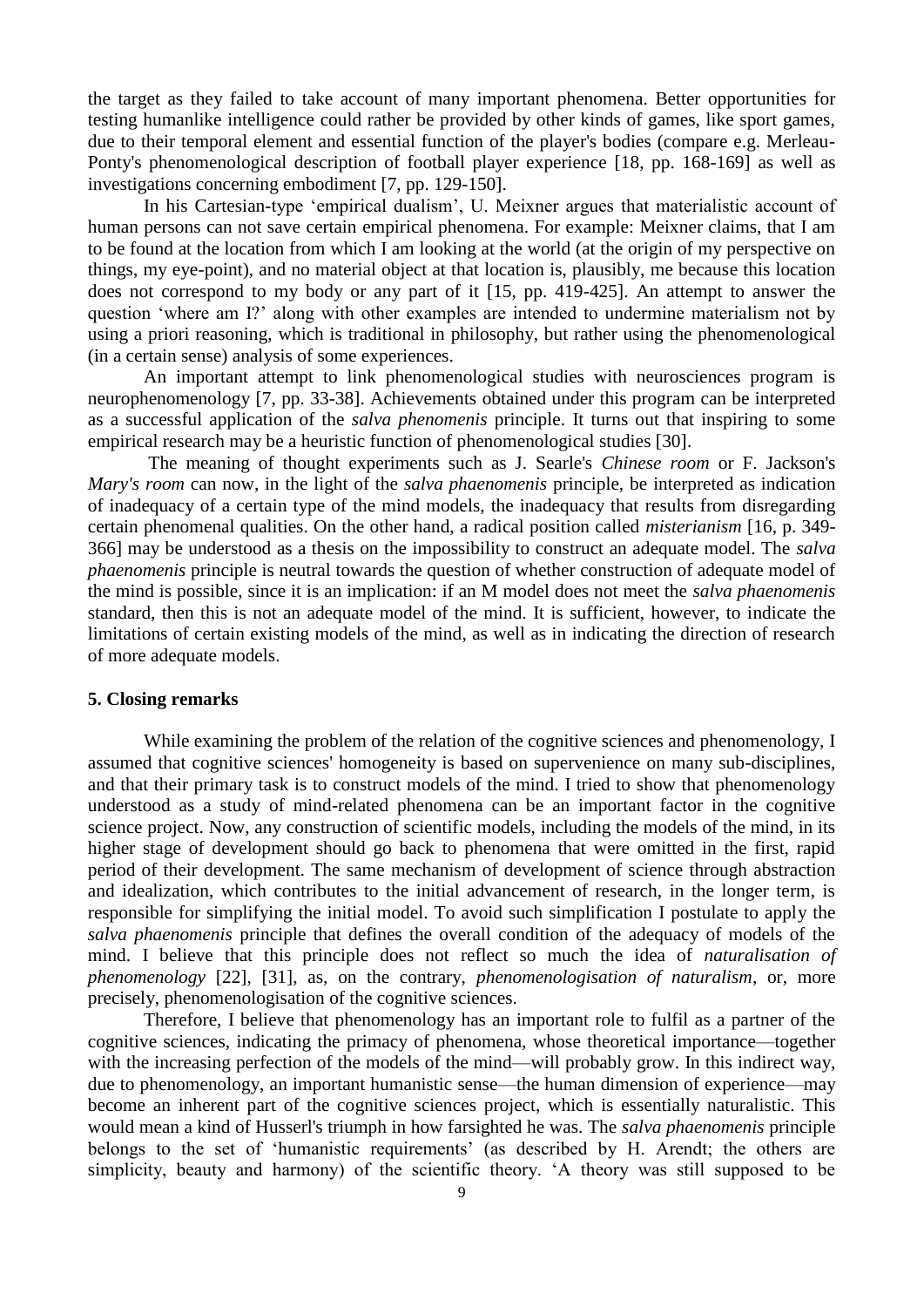$\le$ satisfactory >>, namely, satisfactory to human reason in that it served to  $\le$ save the phenomena>>, to explain all observed facts' [1, p. 47]. If the cognitive sciences in their teleological dimension are oriented towards constructing as faithful models of the mind as possible, they must rely on the principle *salva phenomenis*. The extent of how much they will be able to meet this challenge will also indicate the extent of how sensible it is to maintain not just that the models of the mind they offer are adequate, but also whether they might be considered as a part of the humanities.

## **Acknowledgement:**

This article was written with the support of the Polish National Science Centre Fund (2012/07/D/HS1/01099).

### **References:**

1. Arendt, H. The Conquest of Space and the Stature of Man. *The New Atlantis*. Number 18, Fall 2007, 43-55.

2. Auyang, S.Y. *Mind in Everyday Life and Cognitive Science*. Cambridge, MA, MIT Press, 2001.

3. Bogen, J. 'Saving the phenomena' and saving the phenomena. *Synthese* 182 (1), 2011, 7-22.

4. Dennett, D. *Consciousness explained*. Penguin, London, 1991.

5. Drummond, J.J. Phenomenology: Neither auto- nor hetero- be, *Phenomenology and the Cognitive Science* 6 (1-2), 2007, 57-74.

6. Duhem, P. *To save the phenomena*. Dolan, E. and Maschler C. (transl.), Chicago and London, University of Chicago Press, 1969.

7. Gallagher, S. and Zahavi, D. *The Phenomenological Mind.* London, Routledge, 2012.

8. Husserl, E. *Ideas Pertaining to a Pure Phenomenology and to Phenomenological Research: First Book: General Introduction to a Pure Phenomenology*. Kersten, F. (tranls.), Dordrecht, Springer, 1982.

9. Husserl, E. *Philosophy and the Crisis of European Man*. [in:] Husserl E., *Phenomenology and the Crisis of Philosophy*. Laurer, Q. (transl.), Harper & Row/Torchbook, New York 1965, 49-192. 10. Klawiter, A. Thinking like a philosophe*r*, arguing like a cognitive scientist*. Diametros* 3, 2005, 176-181. (in polish)

11. Klawiter, A. Why did Husserl not become the Galileo of the science of consciousness?, *Poznań Studies in the Philosophy of the Sciences and the Humanities* 82, 2004, 253-271. 12. Kosman, A. *Saving the Phenomena. Realism and Instrumentalism in Aristotle's Theory of Science.* [in:] Kosman, A. *Virtues of Thought. Essays on Plato and Aristotle*. Harvard University Press, 2014, 138-156.

13. Liu, C. *A Study of Model and Representation Based on Duhemian Thesis*. [in:] Magnani, L. and Li, P. (eds.) *Philosophy and Cognitive Science: Western & Eastern Studies*. Berlin Heidelberg, Springer-Verlag, 2012, 115-142.

14. Marbach, E. No heterophenomenology without autophenomenology: Variations on a theme of mine. *Phenomenology and Cognitive Science* 6, 2007, 75-87.

15. Meixner, U. *Materialism Does not Save the Phenomena – and the Alternative Which Does*. [in:] Koons, R.C. and Bealer, G. (eds.), *The Waning of Materialism*. Oxford/New York, Oxford University Press, 2010, 417-437.

16. McGinn, C. Can we Solve the Mind Body Problem? *Mind* 98 (1989), nr 891, 349-366.

17. Miah, A. *The Deep Blue Grasshopper: Playing Games with Artificial Intelligence*. [in:] Hale, B. (ed.), *Philosophy Looks at Chess*. Chicago, Open Court, 2008, 13-23.

18. Merleau-Ponty, M. *The Structure of Experience*. Fischer, A.L. (transl.), Beacon Press, Boston, 1963.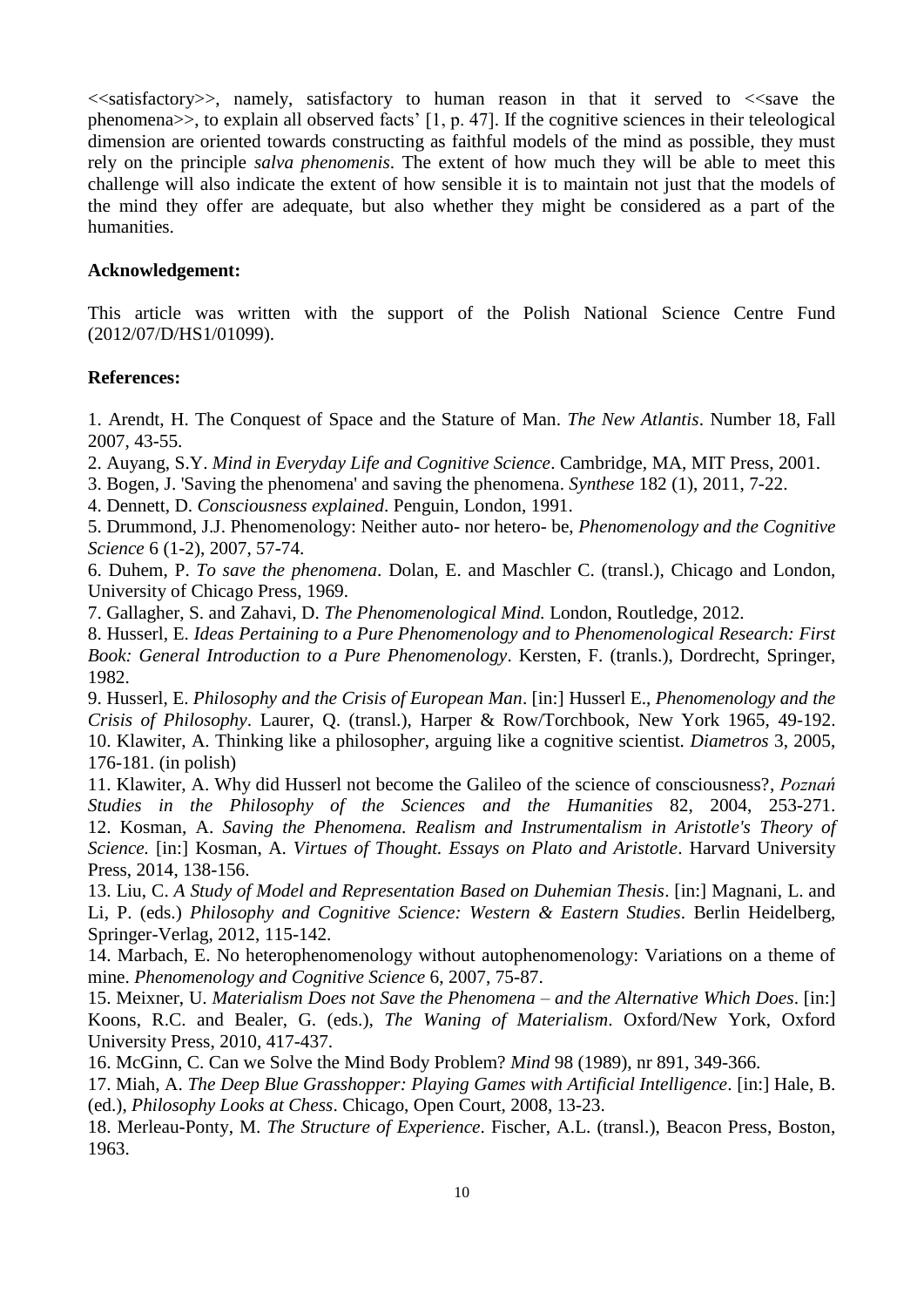19. Owen, G.E.L. *Tithenai ta Phenomena*. [in:] Mansion, S. (ed.), *Aristote et les problemes de la methode*. Publications Universitaries, Lovain, 1961, 113-126.

20. Rinofner-Kriedl, S. *What is Wrong with Naturalizing Epistemology? A Phenomenologist's Reply*. [in:] Feist, R. (ed.) *Husserl and the Sciences. Selected Perspectives*. University of Ottawa Press, Ottawa, 2010, 41-68.

21. Roy, J.M. *Saving the intentional phenomena: Intentionality, Representation, and Symbol*, [in:] Petitot, J., Varela, F.J., Pachoud, B. and Roy, J.M. (eds.) *Naturalizing Phenomenology*. Stanford University Press, 1999, 111-147.

22. Roy, J.M., Petitot, J., Pachoud, B. and Varela, F.J. *Beyond the Gap: An Introduction to Naturalizing Phenomenology*, [in:] Petitot, J., Varela, F.J., Pachoud, B. J. and Roy, M. (eds.) *Naturalizing Phenomenology*. Stanford University Press, 1999, 1-83.

23. Searle, J. *The Rediscovery of the Mind*. MIT Press, Cambridge, MA, 1992.

24. Spiegelberg, H. *The Phenomenological Movement. A Historical Introduction.* The Hague, 1965, vol. II.

25. Stalnaker, R. *Varieties of Supervenience*. [in:] Stalnaker, R. *Ways a World Might Be*, Oxford University Press, Oxford, 2003, 86-108.

26. Weizsäcker, C.F.v. *Deutlichkeit*. Hanser, München, 1978.

27. Wilson, R.A. and Keil, F.C. (ed.), *The MIT Encyclopedia of the cognitive sciences*, MIT Press, Cambridge, MA 1999.

28. van Fraassen, B. *The Scientific Image*. Oxford University Press, Oxford 1980.

29. van Fraassen, B. To save the Phenomena. *Journal of Philosophy*, 73 (18), 1976, 623-632.

30. Varela, F. Neurophenomenology: A methodological remedy for the hard problem. *Journal of Consciousness Studies* 3/4, 1996, 330-49.

31. Zahavi, D. Phenomenology and the Project of Naturalization. *Phenomenology and the cognitive sciences* 3/4, 2004, 331-347.

32. Zahavi, D. *Husserl's Phenomenology*. Stanford University Press, Stanford 2003.

33. Zahavi, D. Killing the straw man: Dennett and Phenomenology. *Phenomenology and the Cognitive Science* 6 (1-2), 2007, 21-43.

#### **Notes:**

-

<sup>&</sup>lt;sup>i</sup> The author wishes to thank the anonymous reviewers for their valuable comments that contributed to improving the text, as well as Mr. Szymon Szymczak, M.A., for stimulating discussions regarding the relationship between phenomenology and cognitive sciences.

I'm using this verb in the sense of denying existence of entities that cannot be individuated or identified (following ontological methodology of W. V. Quine). As regards comparison of the naturalised epistemology by Quine with anti-naturalistic epistemology by Husserl cf. [20].

iii As regards discussion of Dennett's views on phenomenology, including the issue of relation between auto and hetero-phenomenology, cf. [5], [14], and [33].

iv Of course, apart from these fundamental functions, there still are secondary ones–the traditional philosopher's task: being familiar with the philosophical tradition, using formal techniques of argumentation etc.

Although analogies, metaphors etc., can not replace arguments, their heuristic function is crucial. E.g. Dennett sees his contribution to the study of consciousness as a replacing one family of metaphors and images with another: 'It's

just a war of metaphors, you say—but metaphors are not <<just>> metaphors; metaphors are the tools of thought. No one can think about consciousness without them, so it is important to equip yourself with the best set of tools available', [4, p. 455].

vi As regards presenting differences between Galileo's method of idealization in his studies of nature and the method of examining consciousness by Husserl cf. [11].

vii The *salva veritate* (or intersubstitutivity) formula originated by Leibniz states that two expressions are said to be synonymous if the substitution of one for the other does not change the truth value or meaning of any context in which either expression appears.